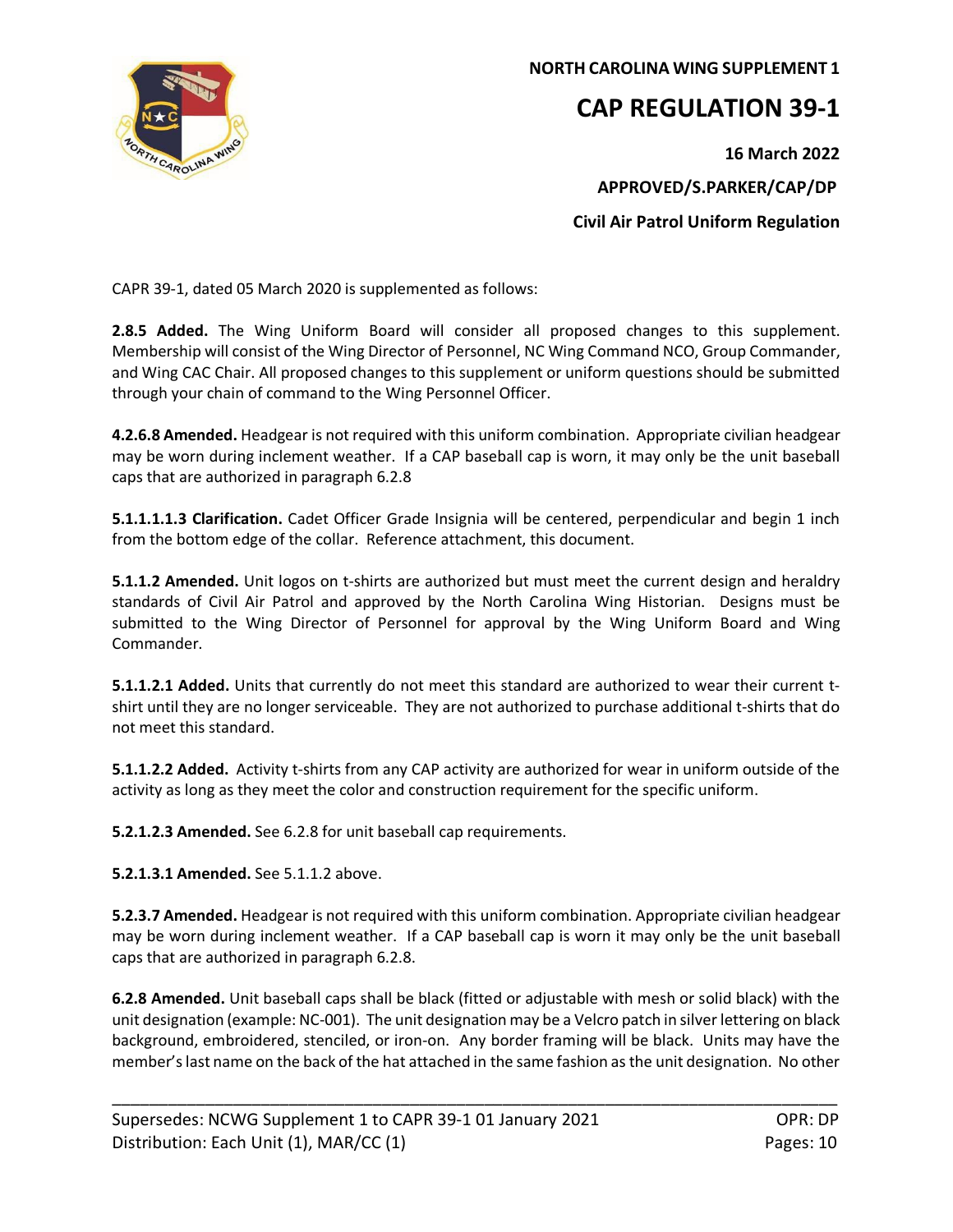patches, writing, or insignias are authorized. Unit baseball caps are authorized for wear at all activities within the Unit only. The Unit may choose a plain black hat only (no designation and no name), but not both (some with designation, some plain). Reference attachment, this document.

**6.2.8.1 Added.** CAP Baseball Cap as defined by NCWG, is a Unit Baseball Cap and wear will be in accordance with 6.2.8. The intention is to allow a Unit the opportunity to make the decision to wear a cap that represents the unit and to keep the color as a standard within NCWG.

**6.2.8.2 Added.** Baseball caps must all be the same uniform color, construction, and design, must remain serviceable and clean.

**6.2.8.3 Added.** The dark blue or black last name Velcro tape that is used on the fleece jacket may be used on the cap.

**6.2.8.4 Added.** The Unit baseball cap will not be worn during Wing, Regional or National activities unless otherwise specified by the activity director.

**6.2.8.5 Added.** High Visibility (Hi-Vis) orange baseball caps (or Hi-Vis watch caps during cold weather only) shall be worn during actual SAR missions and only for SAR training activities as directed by an activity director. Hi-Vis orange baseball caps are to be worn only during the mission/activity, not to include travel to and from the mission/activity.

**6.2.8.5.1 Added.** Hi-Vis orange (HVO) baseball caps will be of the style provided by NCWG, obtained by each Unit and redistributed to that Unit's GTM3 trainees and above on an as needed basis. The same cap may be obtained through other NCWG or NC Group activities. Members may have their last name embroidered in black lettering, not to exceed ¾ inch from top of opening and centered on the back of the cap. No other patches, writing, or insignias are authorized. No rank is authorized on this cap. Reference attachment, this document.

**6.2.8.5.1.1 Added.** Hi-Vis watch cap may be worn during cold weather only. Cap will fit snugly over top of head (tight fit). Adjust cap so it may fit squarely on head. Fold edge of cap all the way around, adjust crease so that the folded edge is no more than 3 inches wide. The back of the cap should run across the nape of the neck and the front should rest within ½ inch of the eyebrows. The watch cap should reflect a diagonal line across the ears moving downwards, from front to back. No bunching and no sagging. No rank is authorized on this cap.

**6.2.8.5.2 Added.** Hi-Vis orange baseball caps are not authorized for wear as a Unit baseball cap or at any other activity except as outlined in 6.2.8.5. Must be maintained in a clean and serviceable condition.

**6.2.8.5.3 Added.** Not authorized for wear with the FDU or CRDU.

**9.4.1.1. Added.** NCWG Cadet Honor Society. Members of the NCWG Cadet Honor Society are authorized to wear a gold shoulder cord with royal blue edging on the USAF-style Class A or B uniforms only. These cords are only authorized to wear at NCWG events and are not authorized for wear outside of NCWG. Reference attachment, this document.

**9.4.1.1.1 Added.** Members of Distinction are authorized to wear a hanging gold cord with silver tip with the shoulder cord, and to the right of the shoulder cord. See attachment, this document.

**9.4.1.1.2 Added.** Current Members of the Chapter Council are authorized to wear a hanging royal blue cord with silver tip with the shoulder cord. Current members of the Chapter Council who are also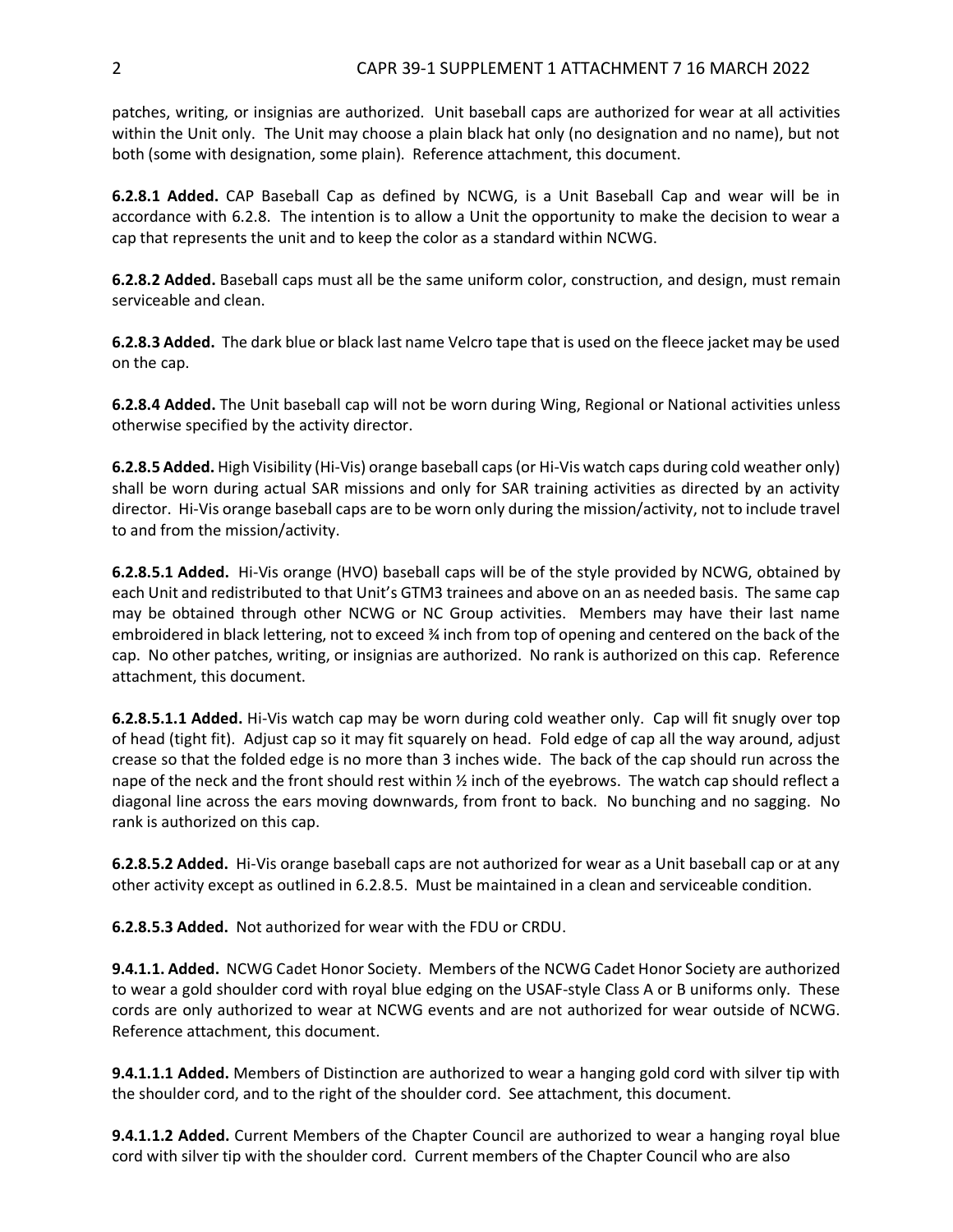Members of Distinction are authorized to wear both hanging cords simultaneously; the royal blue cord will be to the right of the gold cord.

**9.4.1.2 Added.** Cadet recipient of the following awards are authorized to wear a blue and white woven shoulder cord (as provided by Wing Headquarters) on the left shoulder in the 12 months following the presentation of these wing-level awards recognizing these special honor positions. This cord will be returned to Wing Headquarters prior to the next award winner announcement.

**9.4.1.2.1 Added.** Wing Cadet of the Year

**9.4.1.2.2 Added**. Wing AFSA Cadet of the Year

**9.4.1.2.3 Added.** Brewer Award Cadet

**9.4.1.3 Added.** Unit Cadet of the Month/Quarter/Year are authorized to wear a cord of the unit commander's choosing. The Wing Commander has delegated the authority to choose a color to the unit commander, and it shall not conflict with other preexisting cords already in use. Reference attachment, this document.

**9.4.1.3.1 Added.** A CAPF2a will be completed each quarter/month for the Cadet of the Month/Quarter award. The unit commander is the approving authority. A copy of the approved CAPF2a will be filed in the cadet's personnel file.

**9.4.5 Amended.** Helmet liners/Hardhat. Color to be determined by wing commander except that helmet liners authorized for wear by members participating in emergency services missions will be white and will be worn with a decal of the Emergency Services Patch (version 1 or 2). When hardhats are authorized for wear by members participating in search and rescue missions, they will be orange.

**10.9.5.1 Added.** The old NC Wing patch, (blue circle with the Wright Brothers National Memorial symbol), may not be worn after 01 June 2022.

**10.9.5.2 Added.** The NC Wing Shield patch may be worn. See attachment 10.9.5.3 – NC Wing Shield.

**10.9.7.1 Added.** Unit Personnel or Administrative Officers shall keep a copy of the NC Wing Commander's approval letter, patch heraldry, and a digital image of the patch on file.

#### **Cold Weather/Inclement Conditions**

Uniforms. In cold weather, commanders and activity directors will prioritize protection from the elements over adherence to CAP uniform standards. (Reference CAPR 60-1, 2.6.2.5, Cold Weather).

> EDWARD P. ANGELOVICH, Colonel, CAP Commander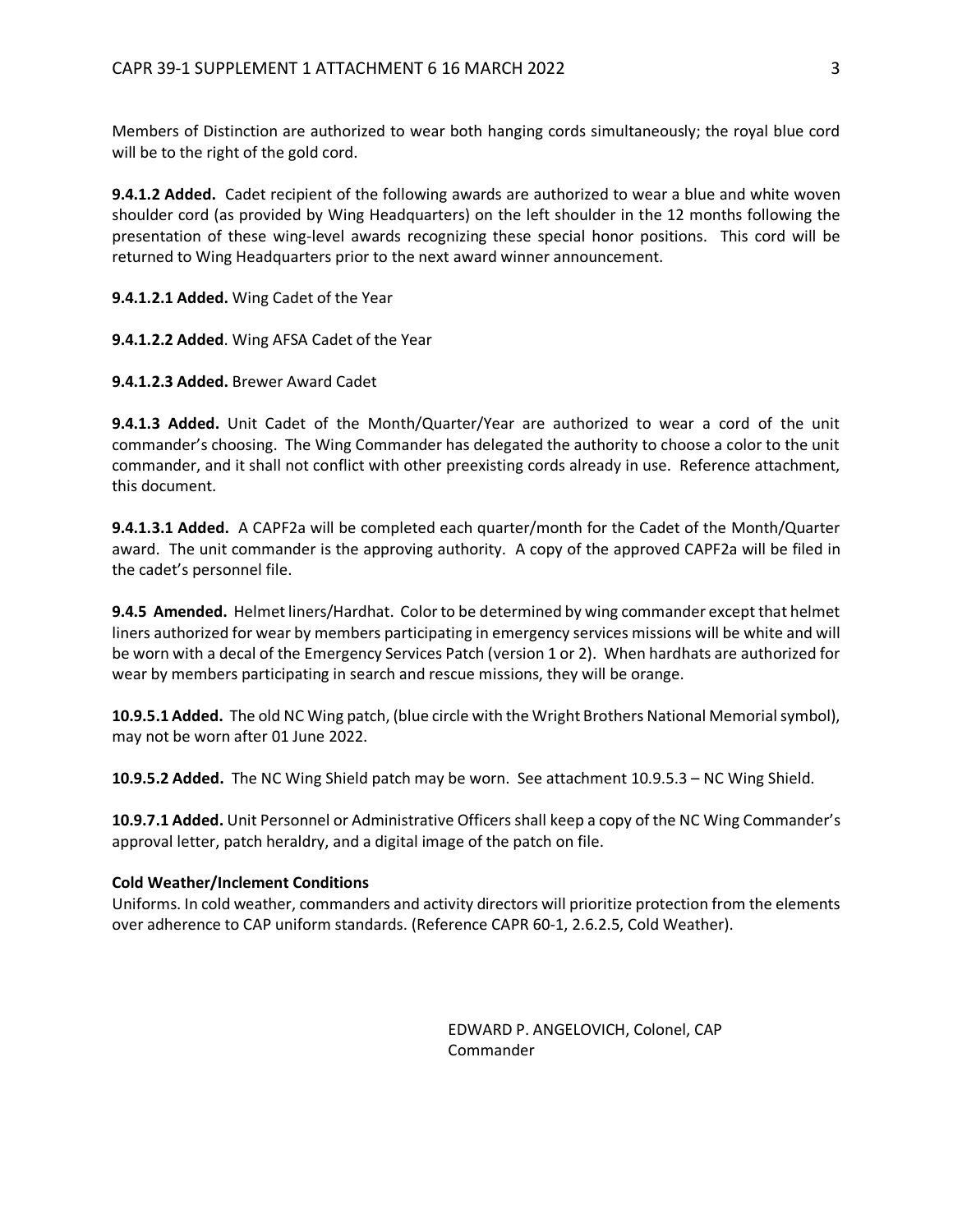## **Attachment 1**

#### **COMPLIANCE ELEMENTS**

| OPR | # | Complaint<br>Question | How to<br>Verify<br>Compliance | Discrepancy<br>Write-up | How to Clear<br>Discrepancy |
|-----|---|-----------------------|--------------------------------|-------------------------|-----------------------------|
| N/A |   | N/A                   | N/A                            | N/A                     | N/A                         |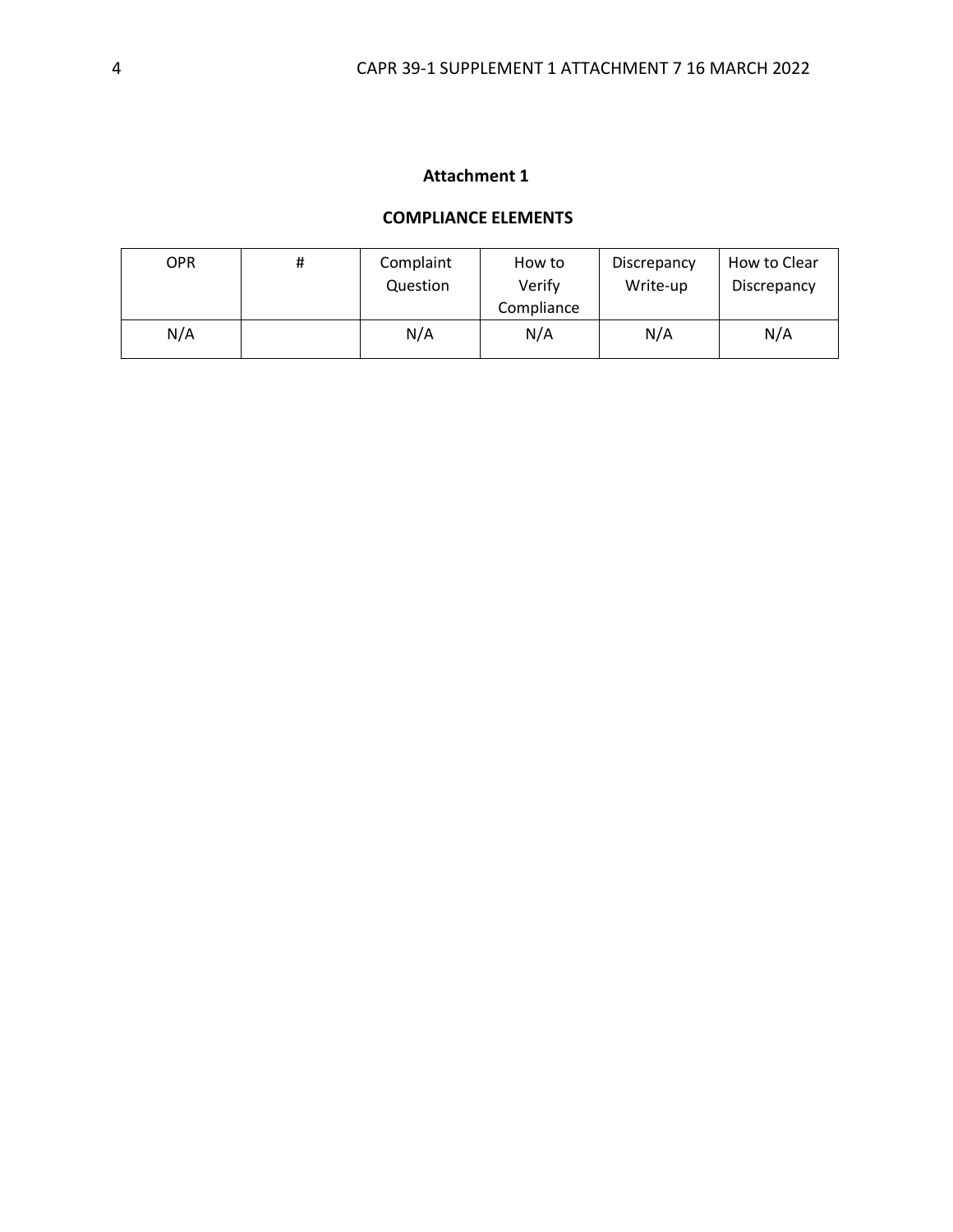## **ATTACHMENT 2** Attachment 5.1.1.1.3

Cadet Officer Insignia Grade

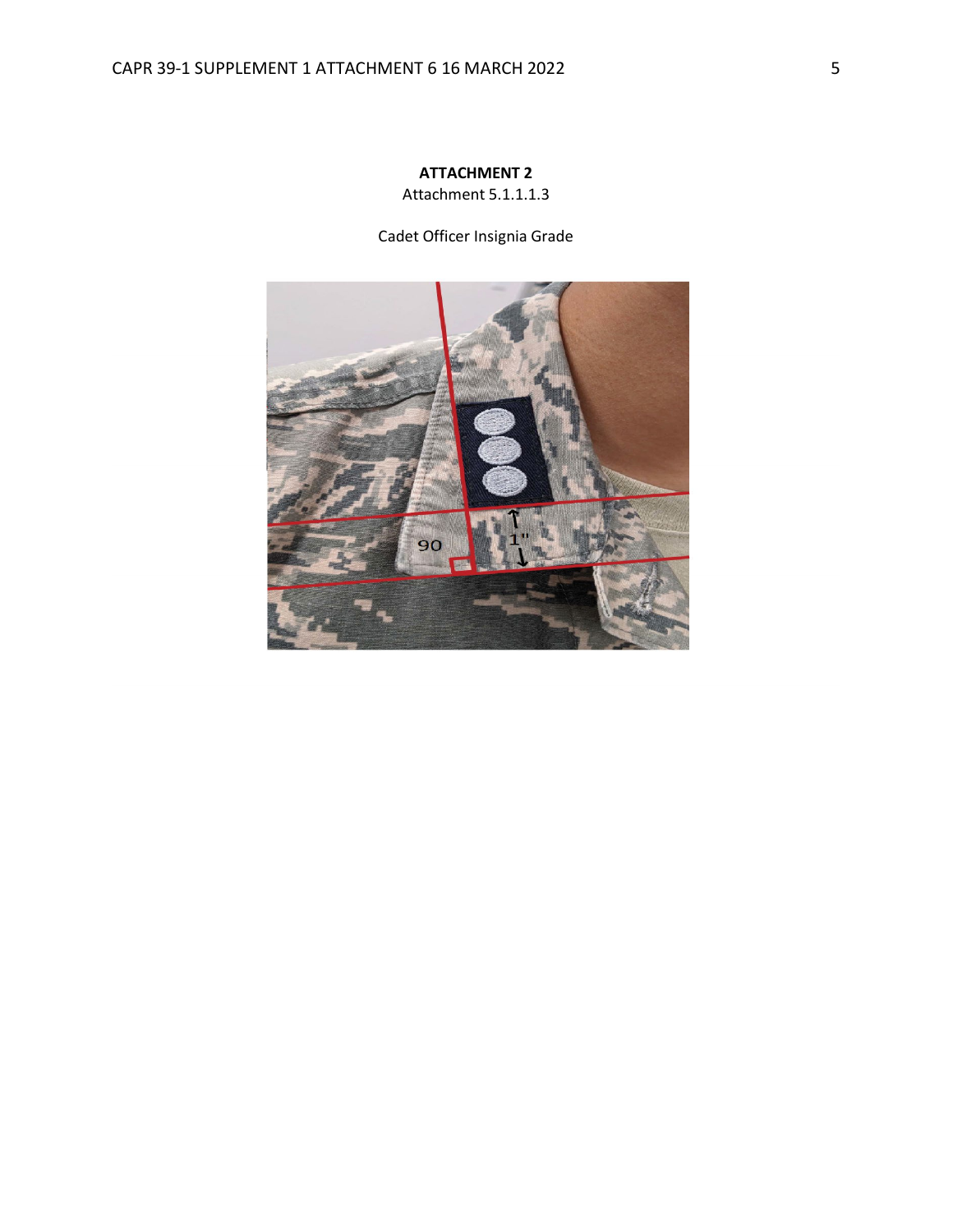### **ATTACHMENT 3** Attachment 6.2.8

Cap Designation Examples





Velcro Embroidered PatchEmbroidered Unit Designation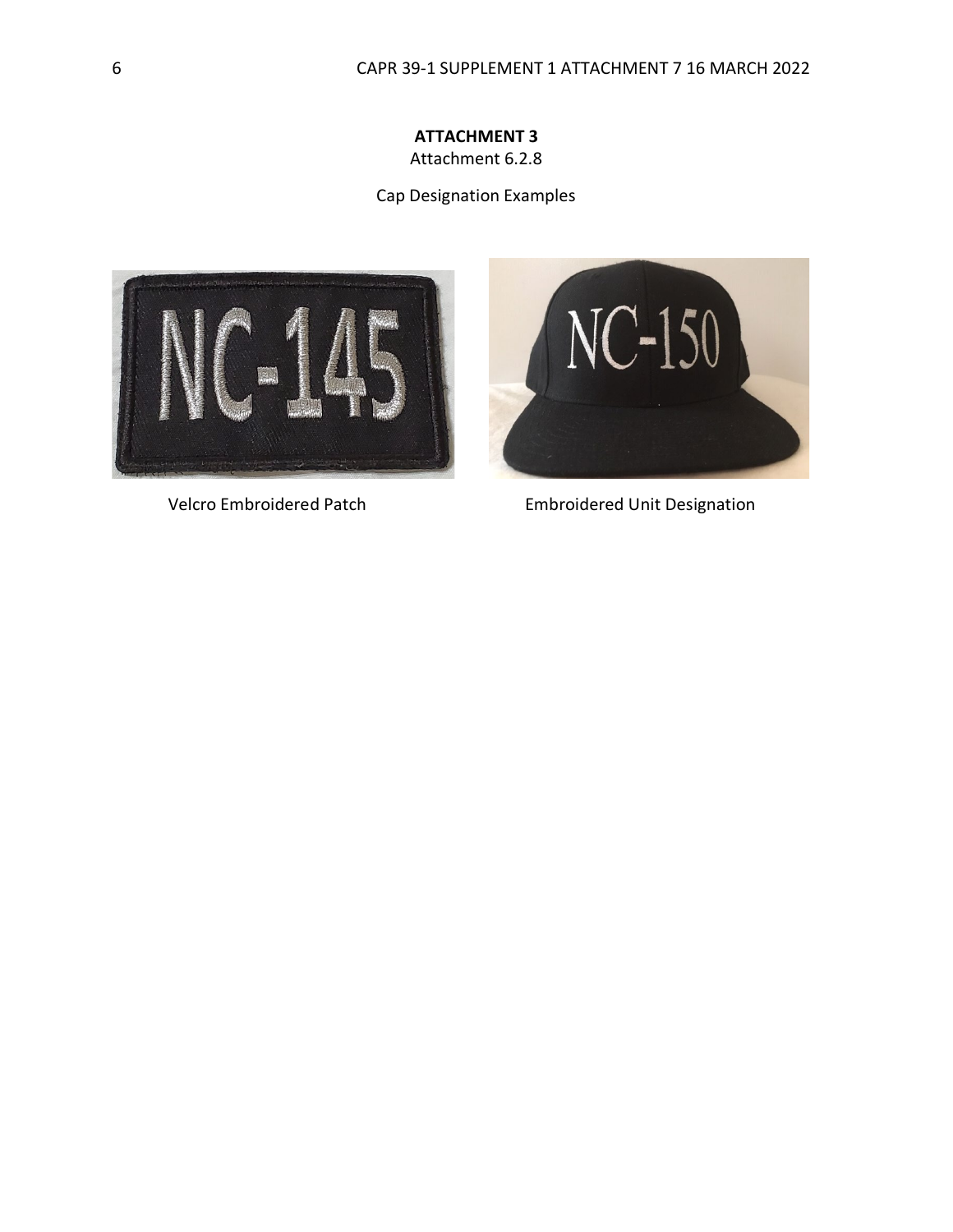Attachment 9.4.1.1

NCWG Cadet Honor Society Cord Placement

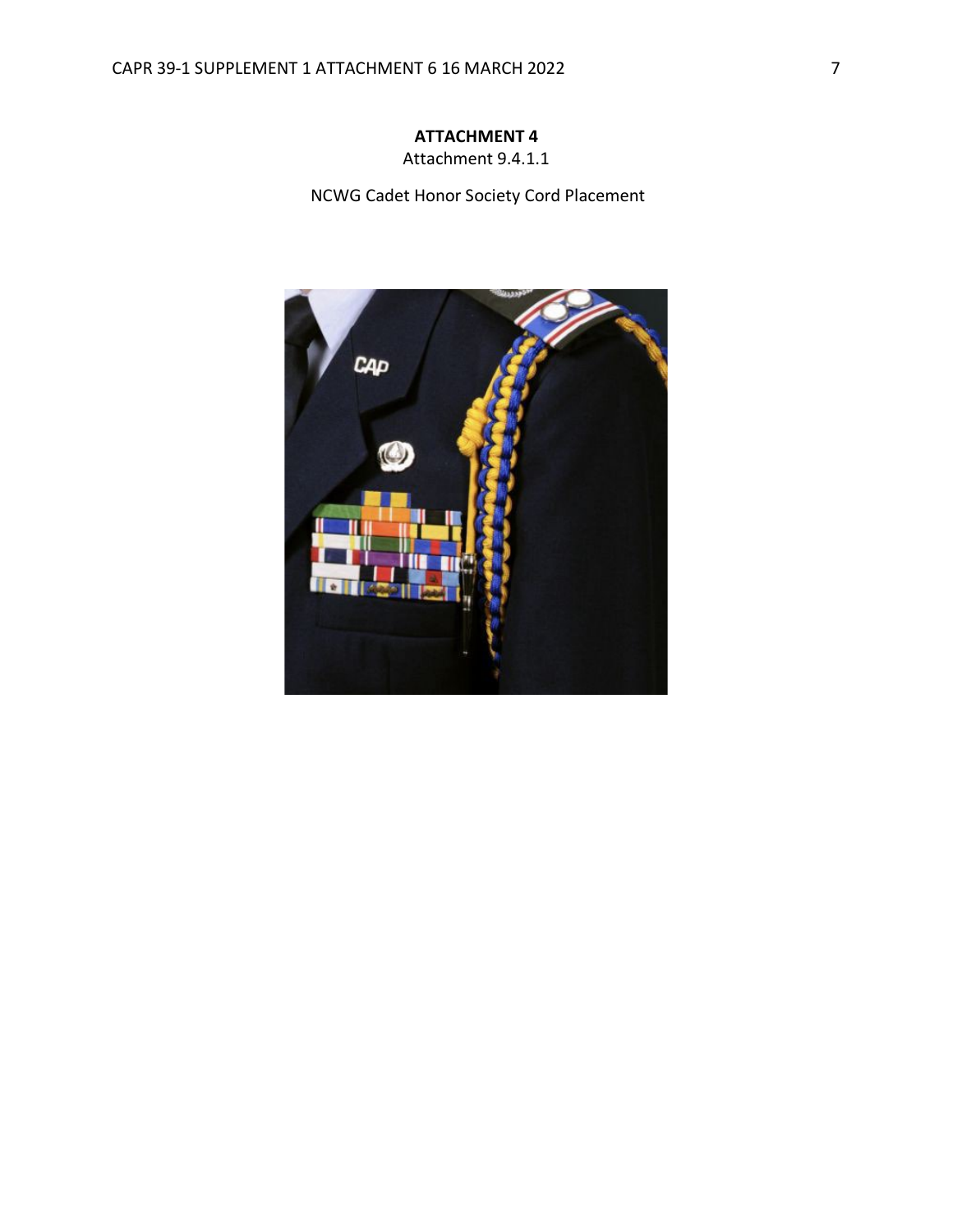Attachment 9.4.1.4

Shoulder Cord Colors Currently In Use

#### **CAC (9.3.1):**

Gold – primary members of the National CAC Blue – primary members of Region CAC Red – primary members of Wing CAC Kelly Green – primary members of group CAC

**Color Guard (9.3.2):**

White Shoulder Cord

## **Honor Guard (9.3.3)**:

Silver Shoulder Cord

**Aide de Camp (9.3.4)**: Not specifically mention, traditionally a Gold Shoulder Cord

#### **NCWG Cadet Honor Society (NCWG Supplement 9.4.1.1):**

Gold with royal blue edging

#### **Wing Cadet of the Year (NCWG Supplement 9.4.1.3)**

Blue and White woven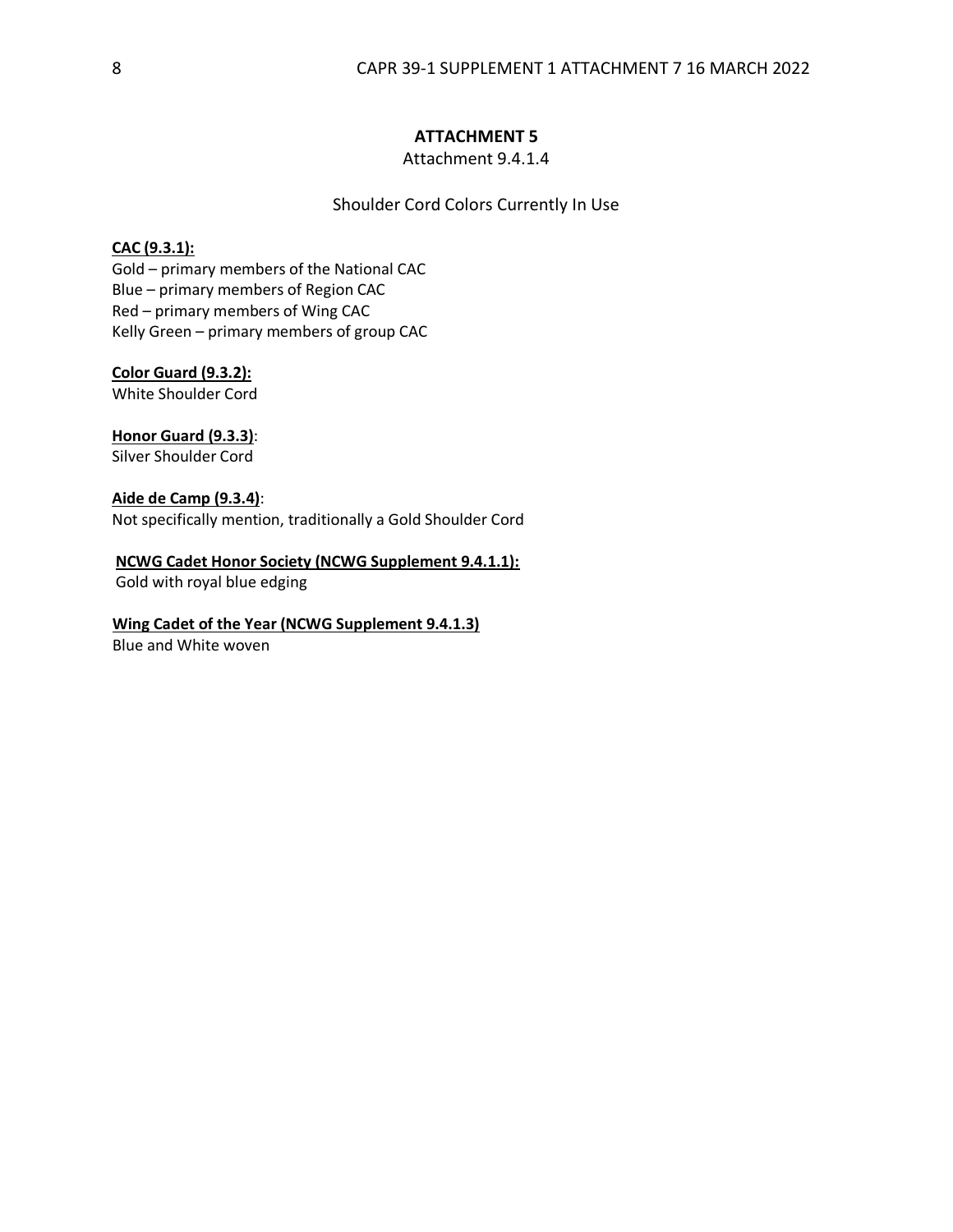Attachment 6.2.8.5.1

High Visibility Orange Cap